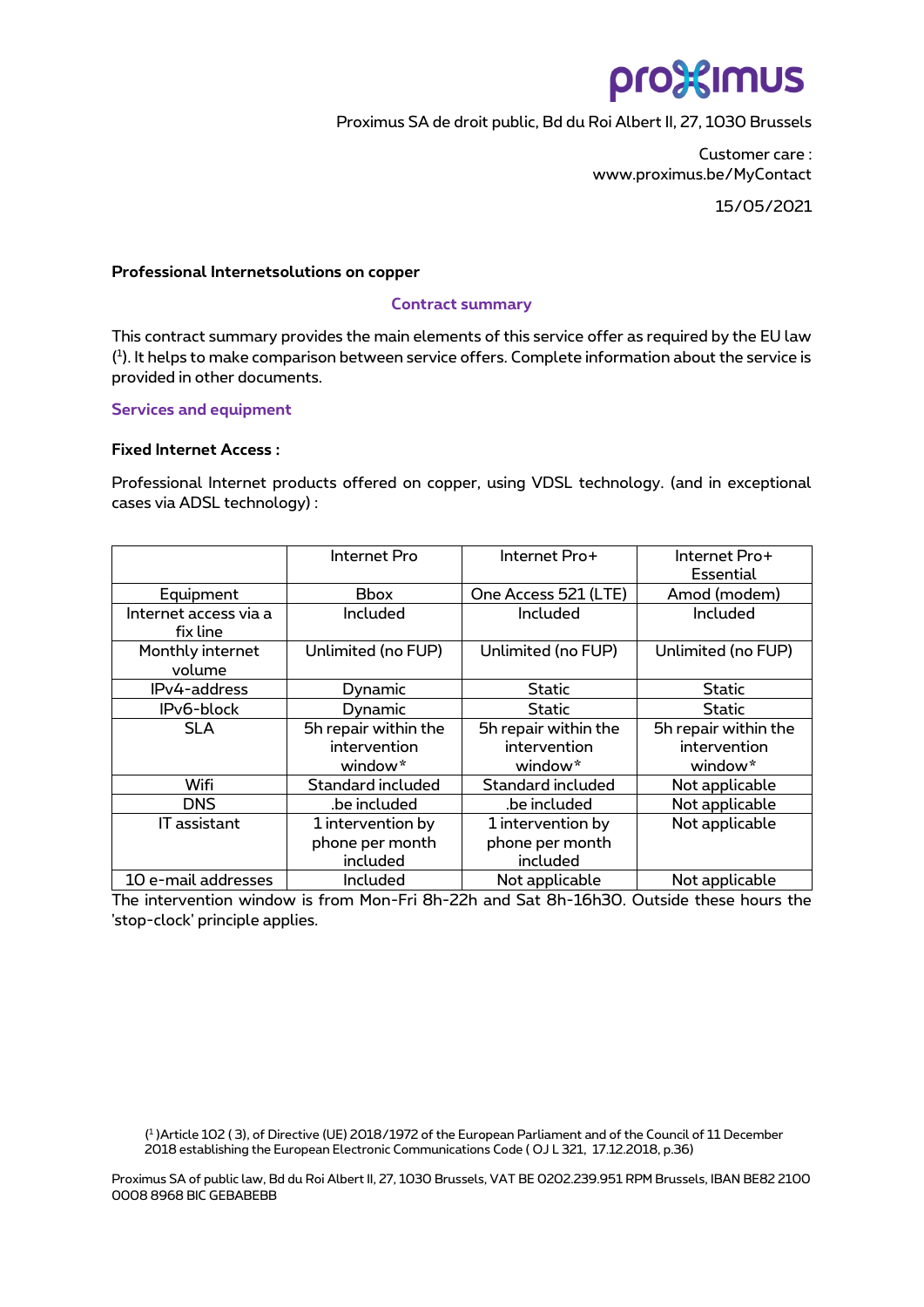## Optionally :

|                                                           | Internet Pro   | Internet Pro+  | Internet Pro+<br>Essential |
|-----------------------------------------------------------|----------------|----------------|----------------------------|
| Mobile back-up<br>(backup connectivity<br>via 4G-network) | Not applicable | Optional       | Not applicable             |
| Telephony (via VoIP)                                      | Optional       | Optional       | Not applicable             |
| IP pack (extra fixed<br>IPv4-addresses)                   | Not applicable | Optional       | Optional                   |
| Fixed IPv4-address<br>option                              | Optional       | Not applicable | Not applicable             |
| <b>DDOS</b> Protection on<br>Copper                       | Optional       | Optional       | Optional                   |

## **Speeds of the internet service and remedies**

| <b>Fixed Internet Access</b> | Speed    |        |  |
|------------------------------|----------|--------|--|
|                              | Download | Upload |  |
| Min                          |          |        |  |
| Usually available            |          |        |  |
| Max                          |          |        |  |

(1) Your fixed internet speed depends on your address, see [www.proximus.be/professional/internetspeed](http://www.proximus.be/professional/internetspeed) and select Internet Pro, Internet Pro+ Essential or Internet Pro+

## **Price**

| Price in €, VAT excl. | Internet Pro        | Internet Pro+     | Internet Pro+     |
|-----------------------|---------------------|-------------------|-------------------|
|                       |                     |                   | Essential         |
| Monthly rental        | €59.97/m            | €90,35/m          | €90,35/m          |
| Included options      | €Ω                  | €∩                | €∩                |
| Additional fixed      | €48,76 installation | €250 installation | €250 installation |
| prices                |                     |                   |                   |

Other compatible options: price on demand ( depending on configuration)

#### **Duration, renewal and termination**

Initial fixed term of 12 months. Thereafter, the contract is tacitly renewed for an indefinite period. Written cancellation at any time with a notice period of 1 month. Service charges are due until the service is deactivated. In case of early termination during one fixed term, the termination indemnity as stipulated in the contract is due.

#### **Features for end-users with disabilities**

Detailed information on adapted solutions : [www.proximus.be/handicap](http://www.proximus.be/handicap)

#### **Other relevant information**

( 1 )Article 102 ( 3), of Directive (UE) 2018/1972 of the European Parliament and of the Council of 11 December 2018 establishing the European Electronic Communications Code ( OJ L 321, 17.12.2018, p.36)

Proximus SA of public law, Bd du Roi Albert II, 27, 1030 Brussels, VAT BE 0202.239.951 RPM Brussels, IBAN BE82 2100 0008 8968 BIC GEBABEBB